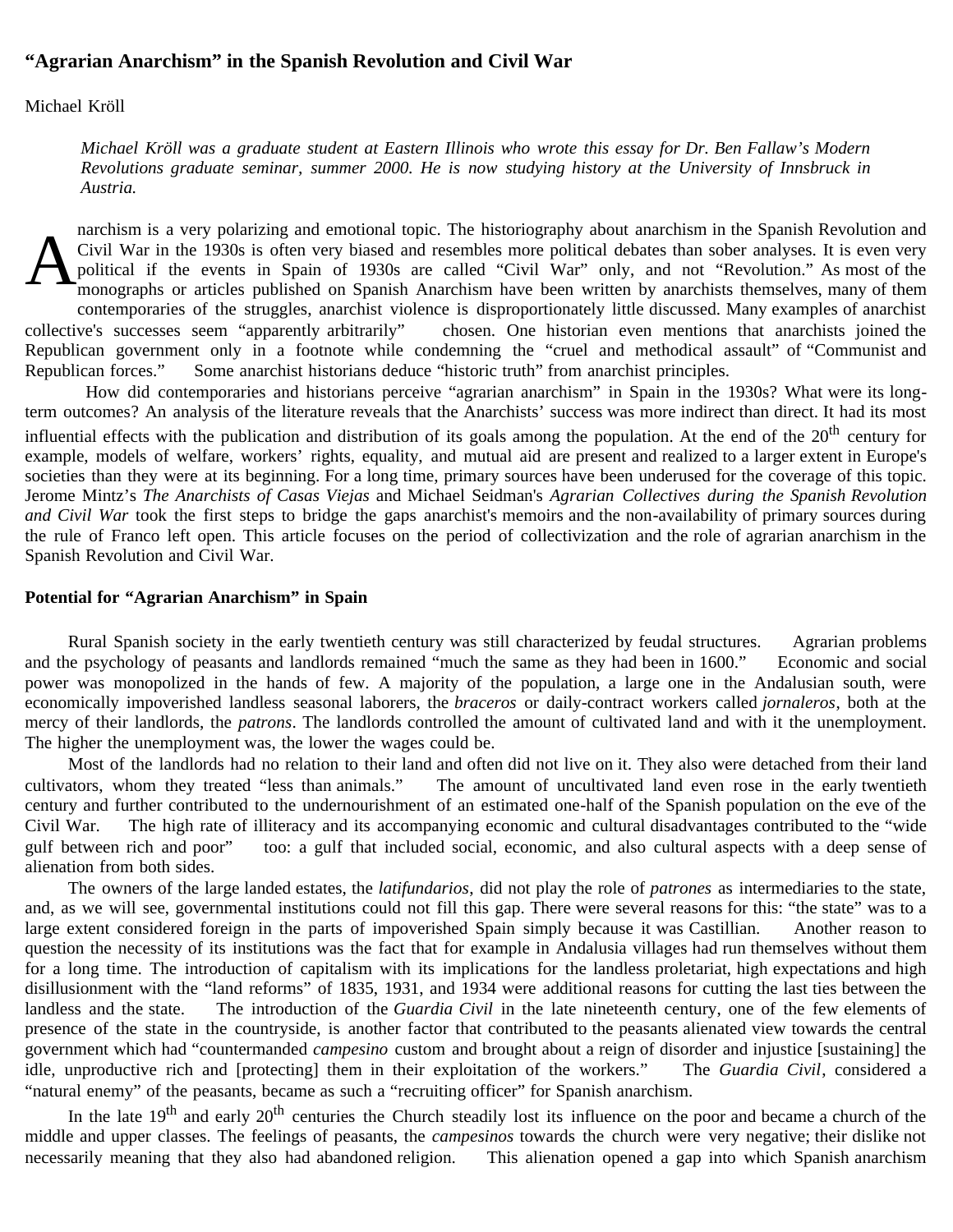could jump. The "religious phraseology" of some of its incarnations and millenarian elements let some scholars declare it a religion itself.

## **Agrarian Collectives in the Spanish Revolution and Civil War**

When Bakunin's emissary Guiseppe Fanelli arrived in Spain in 1869 to spread anarchism the "seed was deposited in fertile soil." "Chronic social upheaval" since the second half of the  $19<sup>th</sup>$  century had developed a tradition of resistance and a quasi-natural affinity to anarchist's "direct action." Was anarchism "imported" into the countryside?

For anarchists such as the major historian of the *Confederación Nacional del Trabajo* (CNT), José Peirats, this question is easy to answer: the CNT was the "muscle and the brain" of the first agrarian revolution in Spain. Collectivization was besides being part of the "peasant subconscious" also the "natural outcome of many decades of anarchist propaganda," and Spanish anarchists had an "excessively urban orientation" as well as urban origins. The importance of urban anarchist propaganda has to be put in perspective. Especially in the countryside, "theory" was not very popular. Indeed, illiteracy was high. For example, in the Andalusian village Casas Viejas in 1932, the socialists reportedly had the "most educated and intelligent people." The CNT had those who couldn't read or write. The CNT propaganda has also been criticized to be very unbalanced and "relying on the peasant's ignorance of the existence of other points of view, hoping to win them over while keeping them essentially ignorant."

For some anarchist historians it was to a lesser extent because of propaganda but more because of the appeal of free association and autonomy that anarchism had for Spanish workers and peasants; emphasizing that workers, not intellectual theoreticians shaped the movement and the initiative of peasants was *the* crucial element.

An answer to the question where the anarchist initiative in the Spanish countryside derived probably lies in between "peasant" and "urban intellectual." A quote from Buenaventura Durruti describes the link:

*Mais creio que o proletariado espanhol aprendeu mais com as experiências práticas que os anarquistas lhe proporcionaram a ocasião de viver, do que através de todas as publicações que estes editaram e que aquele não leu.*

Anarchism spread through the countryside less because of the pamphlets and more because of the intermediaries who delivered them and their philosophy to the villages. The crucial role in the development of agrarian anarchism of those *obreros conscientes*, the men "who had ideas," cannot be underestimated. Losing them meant losing almost everything for the anarchist movement. Because of their ethical standards and lifestyle, avoidance of alcohol, tobacco, or gambling, and the millenarian elements of the agrarian anarchism many historians referred to them as "apostles" who "converted" the peasants.

In "personal traits, style of life, and techniques of preaching" they resembled the "friars of old" but through them "salvation would come not through charity and mystical faith, but through social revolution and knowledge." Tragically for the movement those carriers of Anarchism, people like Jose Olmo, Anselmo Lorenzo, Isaac Puente, or Fermin Salvochea, were very few and there was a "sharp division" between them and other members concerning the commitment to the cause. Most of the "ordinary" peasants who joined the anarchist movement for whatever reason, be it land, education, or just the tradition of conformity, did not want to avoid the amenities of the village's coffee house or the fiestas. If anarchist activists and theorists were the lighter to the bomb in the Spanish countryside, the *obreros conscientes* were the fuse.

When and how did Spanish Agrarian Anarchism expand? First declarations of anarchist communism, *comunismo libertario*, are recorded before 1936 but with the rightist's coup in July 1936 the declarations and collectivization of land initiating from the local level increased significantly. In some villages two separate collectives were established, one consisting of CNT members, the other one consisting of members of the CNT's most important rival, the socialist trade union, the *Unión General de Trabajadores* (UGT).

The coverage of collectivization until late 1936 is very difficult to answer. Most anarchist historians' publications claim 90% of Catalonia was collectivized. Other accounts refer to "three quarters" or "more than one half" of the land area of the Republic. Recent research offers a different view. Perhaps only 18.5% of the land in the Republican zone was collectivized. In combination with the low percentage of the population involved it can be concluded that collectivization was a "minority phenomenon even in the Republican zone."

Anarchist historians enthusiastically report increases in production in the collectivized areas. According to Deidre Hogan, harvests had increased by up to five times. But the numbers vary widely. They have to be put into perspective of the significant regional differences, the inclusion of formerly uncultivated land, the statistical problems that will be discussed below, and most of all, the short time during that most of the collectives existed, none exceeding two years.

Most anarchists argue the peasants joined the collectives voluntarily. Some admit that sometimes the "creative initiative …had been stimulated by a libertarian militia unit." Other historians question the level of voluntariness. Collectivization occurred "both spontaneous[ly] and unwillingly" and at least some "urban militants …imposed their idea of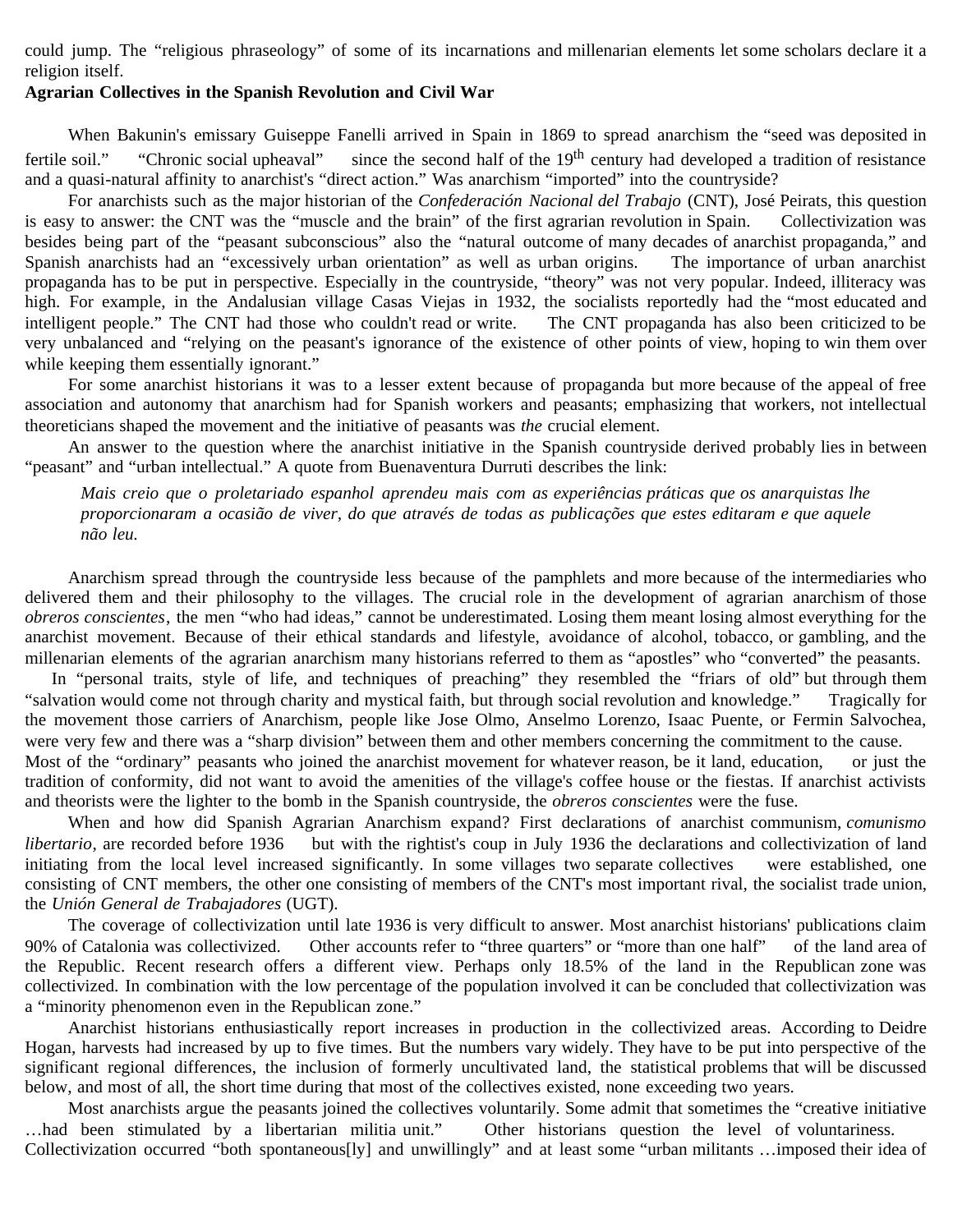libertarian communism or socialism."

The role of individualists in the period of collectivization is rather easy to answer for the majority of anarchist historians: rights of "individualists" who chose not to join the collectives were respected and in "some" cases they even were provided with food and supplies in exchange for their products. On the other hand, they have to concede that due to "practical problems and subtle social pressures," many had to abandon their villages or join the collectives. One of the "practical problems" was the abolition of money in most of the collectivized villages. With no money and no access to the coupons that replaced it, or with the exclusion of the barter economy which also has been introduced to some places, it was impossible to acquire necessary goods.

The destruction of collectives started in 1937. In the summer of 1937, the Aragon collectives, for anarchists the "wonder of the revolution," were dissolved by the Republican government although they had been legalized by the latter in January 1937. The attack on the collectives was initiated by the communists in the Republican Government and the Catalan *Generalitat*. The fact that the anarchist members of the government would and could not do anything about it contributed further to radicalization and polarization in the anarchist movement. The "anticollectivist campaign" of the communists was a culmination of conflict between them and the anarchists that almost led to a civil war inside the civil war. In August six hundred CNT militants were killed in Aragon fighting against the break up of the collectives.

Success or failure of the collectives in the Spanish Revolution and Civil War is hard to judge because of important reasons as for example the short time of collectivization, the war conditions, inner conflicts, and the statistical uncertainties and problems before, during, and after the Civil War. The collectives remained "*Stückwerk*": "something unfinished, only realized in parts." What problems did they and Spanish anarchism face?

There was a "quarreling multitude" of anarchist groups in Spain at the end of the 19<sup>th</sup> century. At one extreme they were "little more than Republicans" and at the other "embattled, individualistic terrorists." There were at least two major strains of anarchism in Spain at that time: Anarcho-Syndicalism on the one hand and radical anarchism, more violent and strictly non-hierarchical, on the other. The differences went along many cleavages.

First, strong regional differences and conflicts were apparent in Spain of the 1930s (and remain in 2000). The domination of very large landed estates, *latifundia,* was at its worst especially in the south. In Andalusia landless seasonal laborers, the *braceros*, rather than small proprietors, made up the majority of the population. The rivalry between Andalusian and the more urban, industrial, and anarcho-syndicalist Catalan anarchists can be recognized as a major problem the anarchist movement never could overcome. Many Catalan anarchists miraculously turned into communists when those were seen as stronger and more effective in the fight against the Castilian fascists. Regional differences between the movement in the *sierra* and the movement on the *latifundia*, the former contributing tenacity through the solidity of the *pueblo*, the latter instability through "poverty of social forms among the *braceros*," also account for frictions in the Spanish anarchist movement.

Both urban and rural "anarchisms" were "two different things" and the movement was unable to bridge the gap. The anarchist's ties to the countryside were "not as close as they thought" and because they were busy themselves in the cities, and with other external enemies they lost more ties through the years of the revolution and Civil War. While the workers used strikes in the cities, rural anarchists engaged in "propaganda by deed" seizing their pueblos and declaring autonomy. One specific tragic outcome of the coordination problems between the cities and the countryside were the events in Casas Viejas in January 1933, where one side did not know what was going on with the other one and peasant anarchists died as martyrs without any of the help from their urban comrades they hoped to get.

There were also problems within urban anarchism. In his *Homage to Catalonia* George Orwell describes Spain in the early 1930s to be suffering a "plague of initials." Some of the plaguing initials referred to anarchists groups. The FAI, the *Federación Anarquista Ibérica* a clandestine group within the CNT founded in 1927, its members younger and considering themselves "pure" anarchists—with the violent implications of that—worked against the moderate and conciliatory elements within the CNT, especially after the latter's entrance to the Popular Front and the government. CNT moderates also had to fight on a second "anarchist front" against interventions of the AIT, the International Workers Association, which saw basic anarchist goals betrayed with actions of the former and tried to control the revolution in Spain as far as possible.

Besides the conflicts between the various peculiarities of Spanish anarchisms, they and their historiography had and has some basic problems in common. One of them is the inherent utopian component, which is especially important to historians right of center left on the political spectrum. Anarchist historians' rhetoric that describes the "beautiful dream" strikingly resembles depictions in utopian literature. There were "always enough volunteers for the less desirable tasks," "decision-making within the collectives was fiercely democratic," and refugees were absorbed "with an admirable spirit of solidarity," as was the "voluntary provisioning of the fronts …another aspect of collectivized solidarity." The collectives were palladiums of "harmony" and "co-operative exchange," its administration was "gradually evolving," the collectivized villages were "picturesque …as if they were cut out from a Goya painting." Although even some anarchists recognized attempts to reach the "sky without a ladder," with a "naïve detachment from [the] surroundings," Casas Viejas was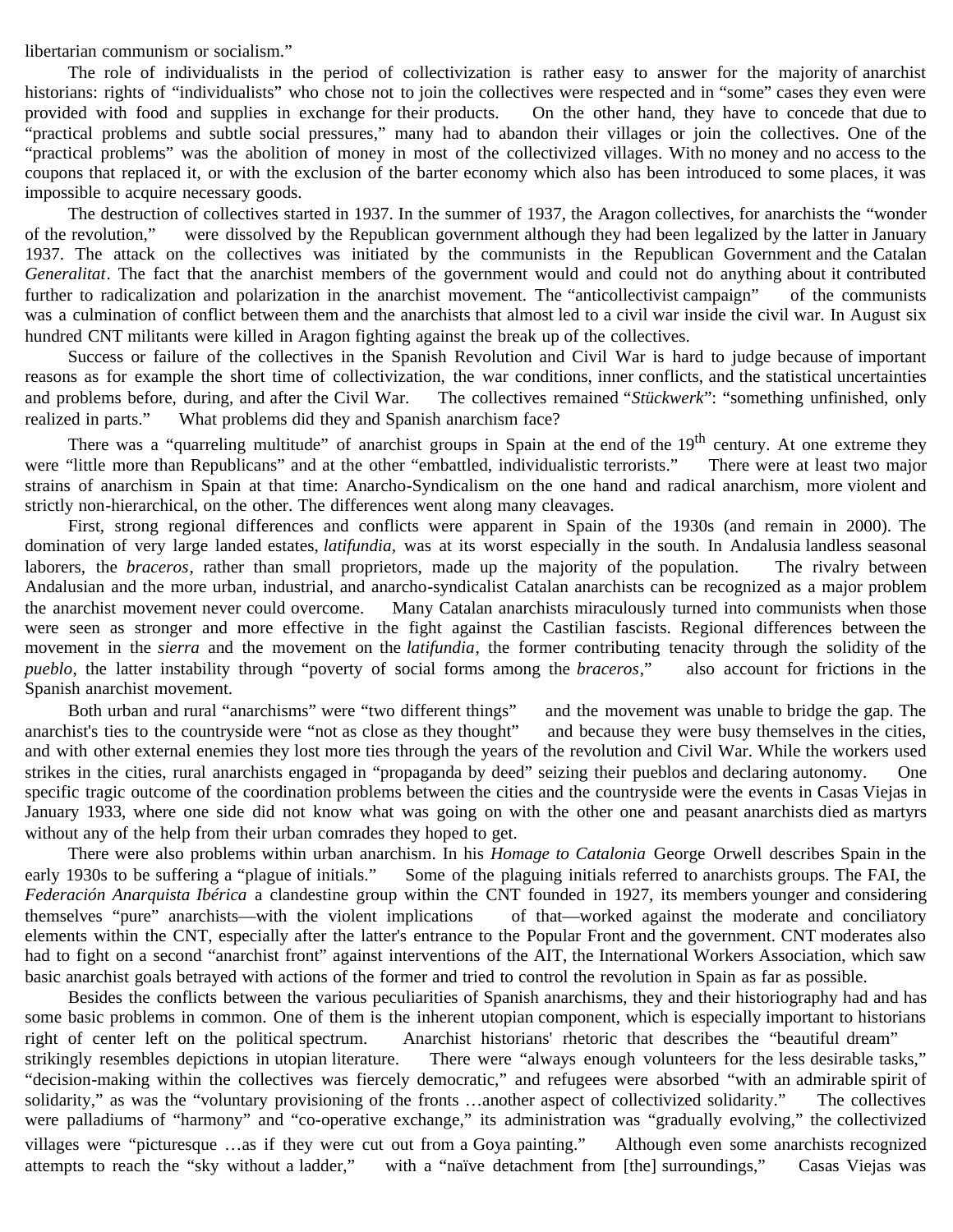surely not the only village where the goals of the revolutionaries were "far from a super natural millennium or a patent utopia."

Another basic problem where theoretical impetus and practical implementation are far from being identical was the position of women in the Spanish anarchist movement. Despite having Frederica Montseny as a leading icon, the position of women in the anarchist movement was still characterized by discrimination: a fact that one of the leading figures of anarchism worldwide, Emma Goldman, had to experience on her own. The policy of the CNT "barely scratched the surface of sexism."

On the contrary, for one anarchist historian the situation was the following: "egoism *still* [was] deeply rooted in human nature, *especially among women*."

In addition to the problems of Spanish anarchism there are many examples of the collectives' specific problems. In contrast to anarchist propaganda, recent research hardens the evidence that prosperous collectives frequently refused to aid less affluent ones as well as the existence of a mutual antagonism between union officials and collectivists. Peasants were reluctant to provide information on revenues out of fear of expropriation. In the words of the CNT leader, Horacio Prieto, the collectives' autonomy became "permanent egotism." The wartime economy was struggling because of heavy inflation rates. In the first year of the war, the Republican *peseta* lost approximately half its value on foreign exchange markets and at the same time domestic confidence. The barter economy of the collectives especially excluded people working in the secondary and tertiary sector. Tensions heightened when failure of the transport network intensified leading to hunger and depression. Price and wage controls of the Republic had urban priorities provoking divisions between rural and urban interests in both the CNT and UGT. Members of agrarian collectives answered their feeling of discrimination by becoming black marketers and returning to subsistence. Confiscation was at least less likely with little or no surplus of agrarian goods. The fear of expropriation, price controls, inflation, and scarcity encouraged hoarding. In return, Republic officials accused the "unchecked egotism" of the hoarders for causing high prices and scarcities in cities and towns. Municipal authorities answered the hoarding with additional controls and inspections, as well as with confiscations of the stocks of collectives. During the war tensions between the Republic's police, soldiers and the collectives found additional intensification because of looting and confiscating of the former. "Towns hid what they possessed." As one contemporary observer reports, revolutionaries passed through the countryside not to liberate it, but "in order to rob those who throughout the years and throughout the centuries have been robbed by the very persons who have just been defeated by the revolution."

Most of the possible reasons for the failure of Spanish Revolution that have been discussed so far are missing from the list compiled by anarchist historians. One common conclusion of them on the main reason for failure of the Revolution is "external influence," more specifically interventions by the Republican Government and especially from "the communists." In the literature used for this essay, fascists with international help are rarely mentioned as one of the reasons.

Agricultural self-management was an "indisputable success except where it was sabotaged by its opponents or interrupted by the war." The "major obstacle …was the increasingly open hostility to self-management …by various political general staffs of Republican Spain"; without it, and without the "parasites on the villagers" and their protection by "corrupt officials and political parties," it would have "completely succeeded." The failures of the anarchist movement, then, are seen by anarchist analyzers as mainly caused by the supposed allies on the left, especially communists, and only to a lesser extent by internal conflicts, like the "urban orientation" or anarchist's absorption into the state's bureaucracy.

## **Conclusion**

Theories and faces of anarchism in the Spanish Revolution were multifaceted; one common premise of anarchist theory was to remain apolitical: staying outside the political system. During the revolution and the Civil War this postulate was compromised through many events and actions of the CNT. Centralization of power, forced surrender of autonomy, and militarization led to the creation of an elite and bureaucratism, exactly what they had tried to avoid. The turn of the position towards "apolitical" is best described in the words of CNT leader Horacio Prieto: "We had to fight capitalism and the state previously, and we were therefore implacably apolitical; now it is our duty to guide and make the state moral. We must therefore be implacably political." Every anarchist Spanish did not share this position, of course. Some, especially the *faistas* of the FAI, censured Prieto's views as "utopianism." But, it was the view of the leadership of the largest anarchist organization. It can be doubted that the crisis of the Civil War was the only reason for this shift away from being radical "apolitical" in practice. In the perception of some anarchist historians, the effect it had was not less than the self-destruction of the CNT-FAI.

Anarchists themselves see many factors why the agrarian movement and the Spanish Revolution failed. The primary reason for most of them was the "external influence" of "enemies," either moderate anarchists, republicans, communists, Spanish, German or Italian fascists, and the destructive powers of the Civil War. The major "internal" determinants anarchist historiography provides are the isolation of the agrarian movement to few localities and the failure to resolve the conflict between the urban and rural movement. Only one anarchist historian admits the problems of a "forced birth" of the